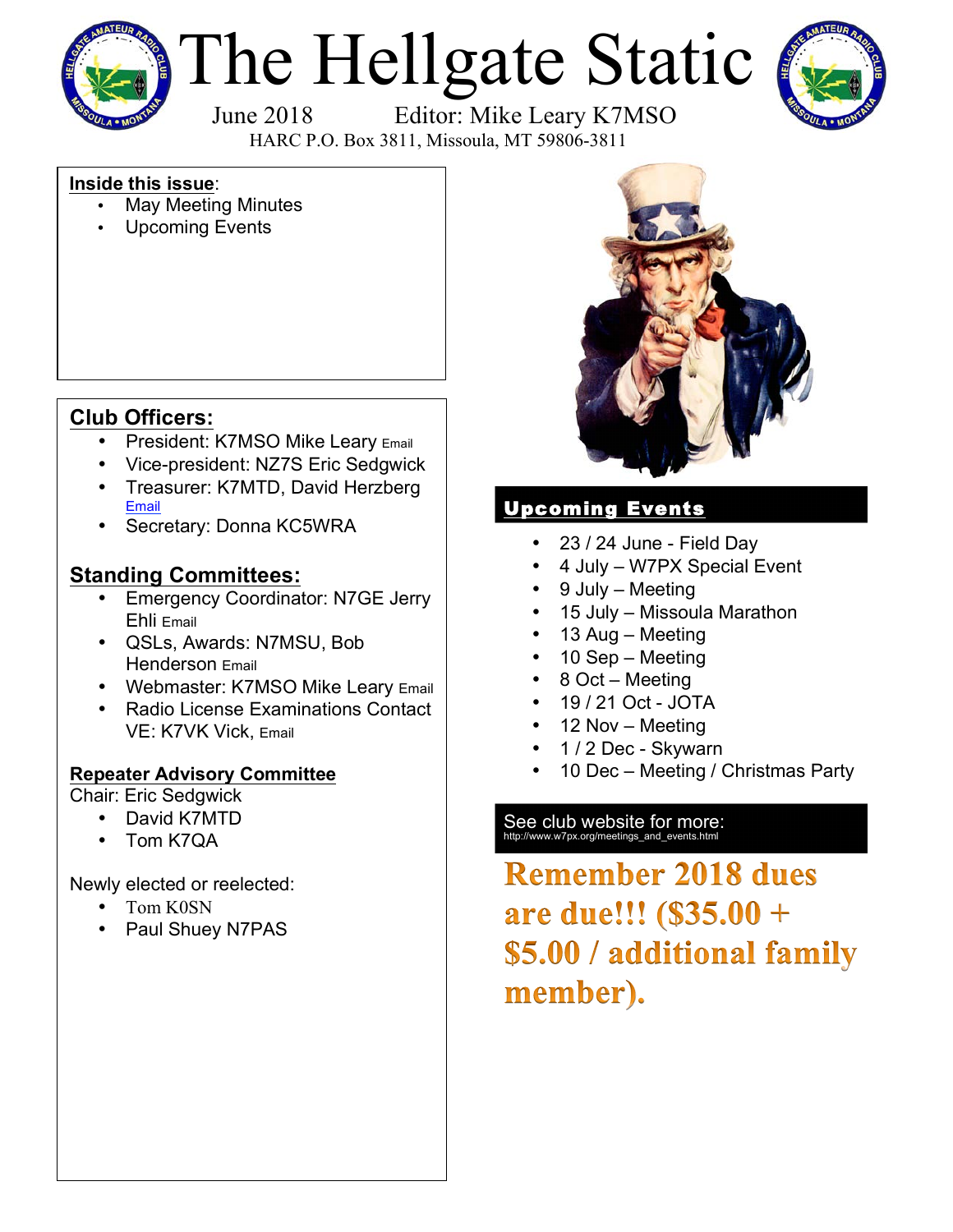# **May Meeting Minutes**

**Attendance:** Donna Pecastaing KC5WRA, Terry Cook KF7BQ, Wilmajean French KD7HP, Jerry Ehli N7GE, Paul Shuey N7PAS, Michael Bloom AK1ES, Tina Bloom, David Herzberg K7MTD, Dean Pond N7DLP, Sandra Pond KF7GZR, Eric Sedgwick NZ7S, Rich Kingdon K7QNZ, Tom Hellem K7QA, Tom McGinley K7NA, Mike Leary K7MSO, Bryce Rowe KI7LMV, Dick Walton W7XT, Elaine Case KS7LDS, Gary Bruce K7OIJ.

**Approval of last meetings minutes:** Approved

**Approval of Treasurer's Report:** Approved.

**Repeater Committee Report:** No Report

**HF Committee Report:** Motion approved for Tom McGinley K7MTD buying new cables and connectors for the trailer.

**Amateur Radio Parity Act:** Dick W7XT, gave an update and read a proposed letter to our ARRL NW Division Director Jim Pace concerning the Parity Act, and how it does not address amateur radio operator needs vs. HOAs, and can possibly be a setback instead of a move forward. Motion to send letter approved.

#### **Recent Events:**

**Grizzly triathlon –** we had an adequate number of volunteers. The usual problems with reading bib numbers. Larry K7GIS proposed that we stagger which side of the road hams are stationed at to help with reading bib numbers out and in.

**YMCA Riverbank Run –** The 147.90 repeater had some interference, so we switched to 147.00.

**7QP –** Bryce AF7RQ and Bryce KI7LMV got to do it. We only had three people for takedown. Very low turnout means we won't be participating as a club in this event next year.

#### **Upcoming Events:**

22-24 June: Field Day 4 July: W7PX Special Event 15 July: Missoula Marathon

### **Net Control Operators:**

16 May Eric 23 May David K7MTD 30 May Bryce AF7RQ 6 June Donna KC5WRA

**Other business**:

**Program**:

**Adjournment**